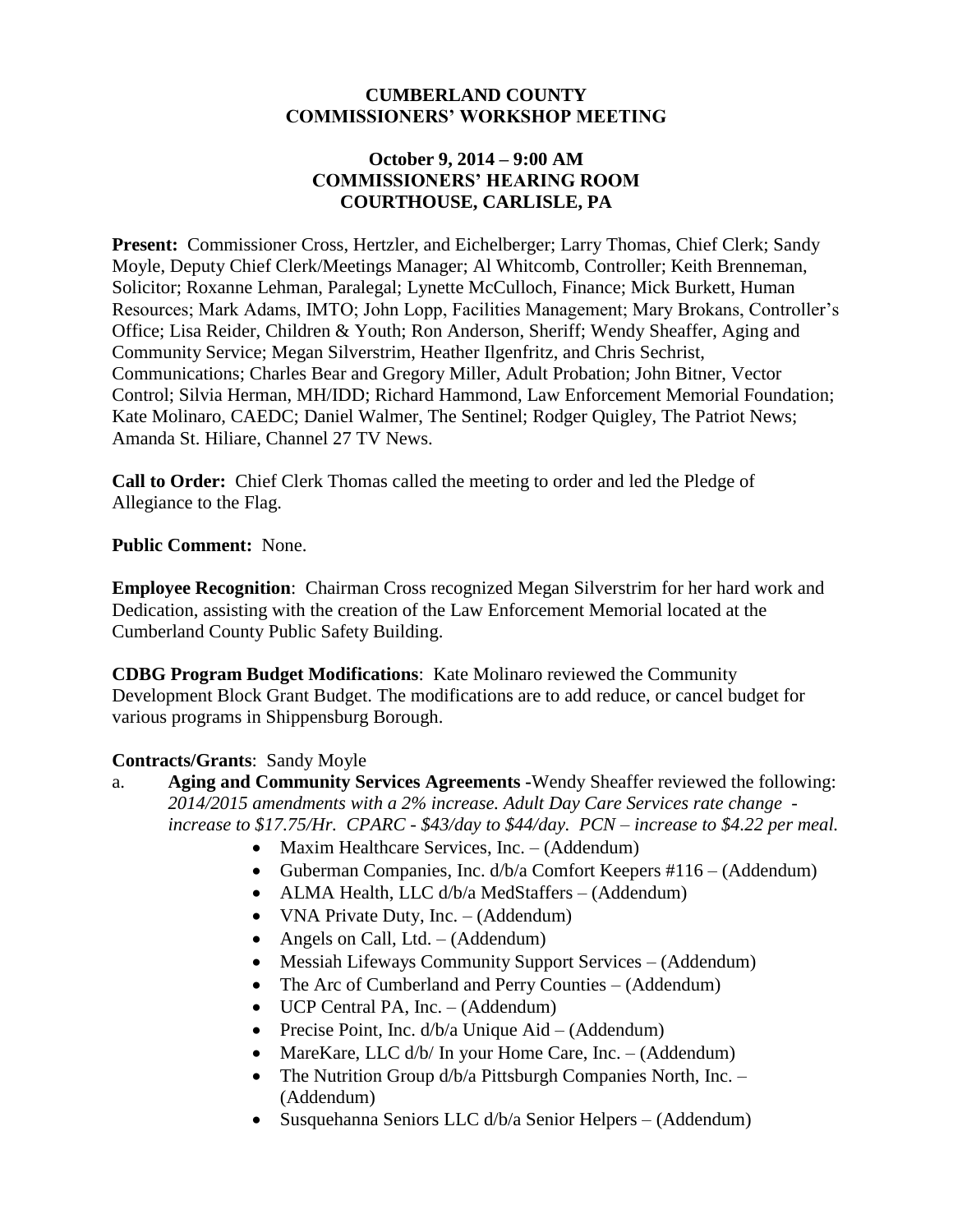- b. **Children & Youth Services Agreements** Lisa Reider reviewed the following: *Extend 2013/2014 into 2014/2015 fiscal budget year.* 
	- $\bullet$  Bethany Home, Inc. (Addendum)
	- Adelphoi Village, Inc. (Addendum)
- c. **Claremont Nursing & Rehab Center Agreements** Lynette McCulloch reviewed the following:
	- Family Home Medical, Inc. *2 year contract to rent machine \$30/day if machine is used.*
	- Ernest M. Josef, MD *Dementia unit Services*
- d. **IMTO** Mark Adams reviewed the following:
	- CivicPlus *For upgrade to Civic Plus - \$24,946.00*
- e. **MH/IDD Agreements** Silvia Herman reviewed the following:
	- FY 2013-2014 Mental Health
		- $\triangleright$  Holy Spirit Hospital of the Sisters of Christian Charity, Community Mental Health Center – (Addendum)
		- $\triangleright$  Keystone Service Systems Inc. d/b/a Keystone Community Mental Health – (Addendum)
		- $\triangleright$  NHS Stevens Center (Addendum)
	- FY 2014-2015 Mental Health reinvestment funds from 2012/2013
		- $\triangleright$  Redevelopment Authority of the County of Cumberland (Addendum) – *For development of Sheppard's Crossing, a 35 unit working development. \$476,000 =14% of project*.

There was discussion regarding the number of units available, transportation services, and status of septic permits for the project.

**Resolution:** John Lopp reviewed the Resolution 2014-26 Re: Bids for Sale of County Property of five (5) vehicles. The request is to approve to authorize advertising the Resolution for the sale.

**Change Order:** John Lopp reviewed the Change Order No.1 MSH for the CNRC Rehabilitation Project. *The \$10,900.52 A/C unit is no longer needed. The change order request is for approval to remove expense from the work order and credit the County.*

### **Capital Project Requests**:

- a. Adult Probation and Parole Vehicle Purchase *Chuck Bear and Greg Miller reviewed the purchase of a new Ford Explorer to replace a 2005 vehicle. The repairs on the 2005 are too costly. Probation is requesting approval to purchase a new vehicle. The funds will come from the general fund.*
- b. IMTO Computer Life-cycle Fall 2014 *Mark Adams reviewed the routine computer upgrades. A total cost of \$50,889.51 to replace 53 computers and 7 licenses. \$13,128.21 will come from the General fund and \$37,761.30 from other funds.*

**2014 Mosquito Season Presentation** (see attached) – John Bitner presented a power point presentation (see attached). He reviewed statistics and areas that had tested positive for the West Nile virus. He reviewed the timeframe of when and how the virus increases in specific areas. A Billboard regarding West Nile has increased residential concerns of the mosquito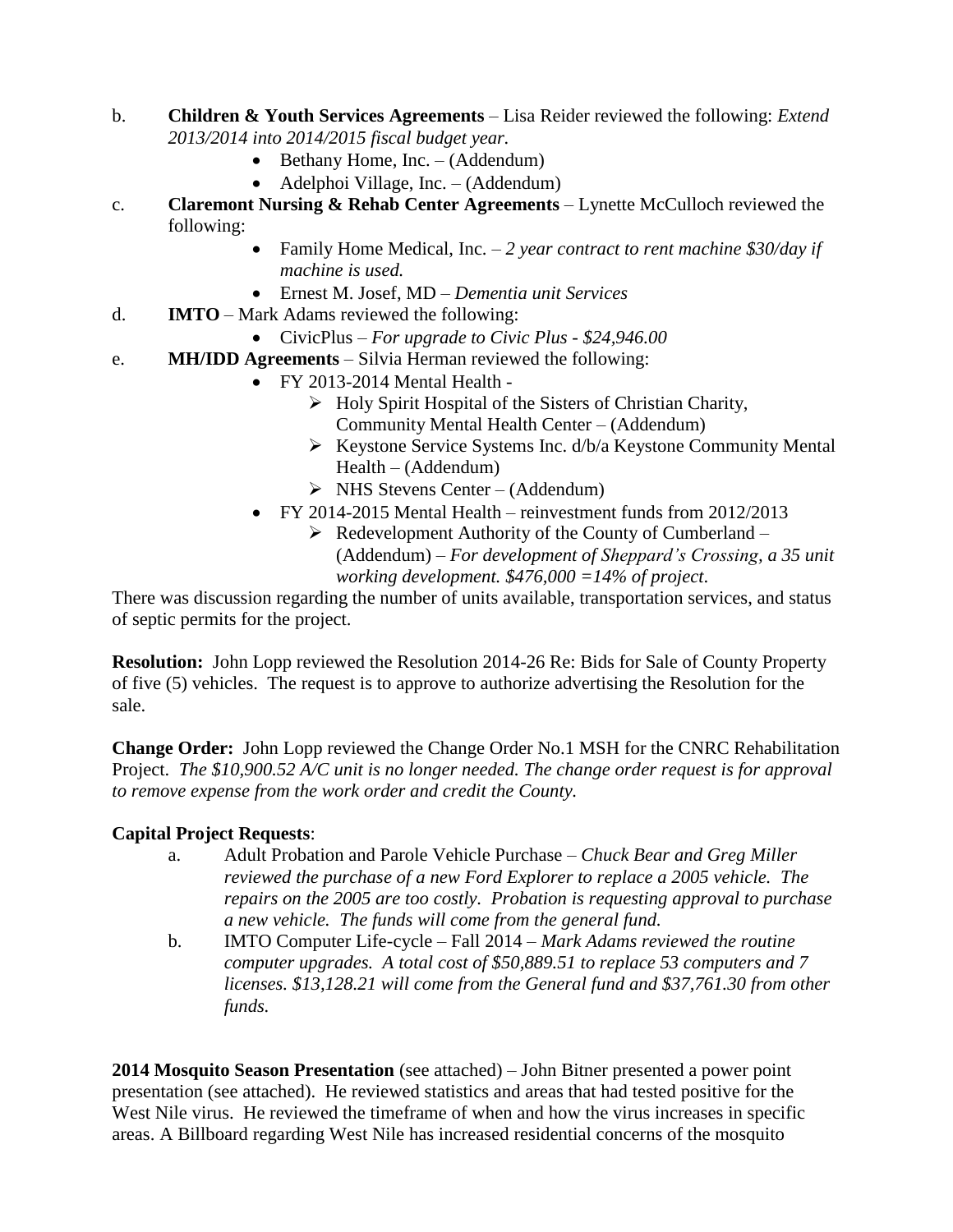population and virus. He explained how the grant funding is allocated from the State by determining the highest infectious municipalities and counties. Cost estimate per test is approximately \$50/collection.

## **Commissioners' Liaison Reports:**

## **Commissioner Cross:**

- Children & Youth Attended a School District Truancy workshop. There will be a Quality Service review process and a two day training for volunteers on October  $28<sup>th</sup>$ .
- Drug & Alcohol Commission met on October  $2<sup>nd</sup>$  and held a new Board Orientation that was conducted by Jack Carrol. There was discussion on recent bills that were passed.
- Commission for Women will meet this evening. On Saturday, October  $11<sup>th</sup>$ , they are hosting a mentoring workshop.
- Criminal Justice Policy Team met on October  $2<sup>nd</sup>$ . There was discussion on the Research Evaluation Align Progress Project that is part of the Juvenile Justice Strategy.
- Planning Department held an Outreach meeting at East Pennsboro Township.
- The Simpson Library held their annual breakfast on October  $8<sup>th</sup>$ .

## **Commissioner Hertzler:**

- The Executive Committee of the Tri-County Regional Planning Commission met on September 25th. They provided their Budget for 2015 to the three Counties, which showed a \$20,171.00 increase to Cumberland County from last year. Perry and Dauphin County are higher due to no Planning Department in their County. In-kind services to Tri-County could replace funding from the County. Grants were awarded from Tri-County's Regional Connections Grant Program. Mt. Holly Springs - \$24,000 for a Street Scape project and South Middleton Twp.- \$47,840 for Cross walks, sidewalks, and streets in Boiling Springs.
- Harrisburg Area Transportation Study Coordinating Committee met on Friday, September 26<sup>th</sup>. PennDOT Representatives announced they are moving forward with a bid for a Rapid Replacement Bridge Project. There are 500 bridges that need replaced that will be included in the bid request.
- Ag Land Preservation Board was cancelled yesterday.
- Attended the Harrisburg Chambers City Address October  $8<sup>th</sup>$ . Mayor Papenfuse of Harrisburg City spoke on the 311 City Call System that will be implemented by the end of the year.
- Attended the Out Reach meeting at East Pennsboro Twp. October  $8<sup>th</sup>$ .
- Attended the Emergency Service Action Panel meeting October  $8<sup>th</sup>$ . There was discussion regarding the transitions at Public Safety's 911.
- A Housing and Redevelopment Authority meeting is to take place October  $10^{th}$ .
- An Affordable Housing Trust Fund meeting is to be held on October  $14<sup>th</sup>$ .
- An Aging Advisory Board meeting is to be held on October  $17<sup>th</sup>$ .

# **Commissioner Eichelberger:**

- Recycling & Waste Department report has been received for September. They will meet on October  $27<sup>th</sup>$ .
- The Library Board will meet on the  $20^{th}$ .
- $\bullet$  MH/IDD will meet on October 16<sup>th</sup>. This will be the first meeting for the new Board.